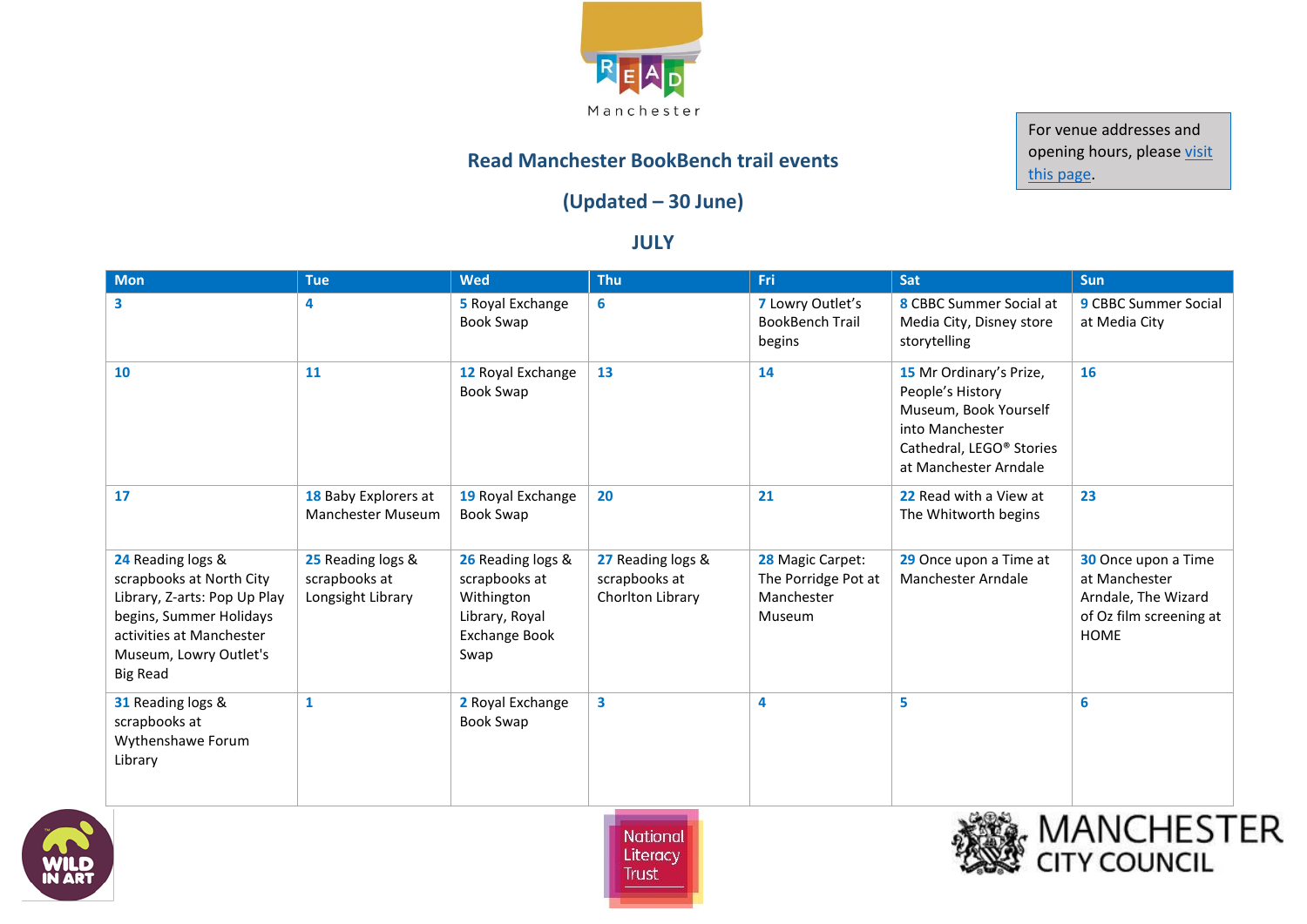

### **AUGUST**

| <b>Mon</b>                                                             | <b>Tue</b>                                                                                                                                                                                                                      | <b>Wed</b>                                                                                                                                             | <b>Thu</b>                                                                                                                                              | Fri                                                                                                                       | Sat                                                                    | <b>Sun</b>              |
|------------------------------------------------------------------------|---------------------------------------------------------------------------------------------------------------------------------------------------------------------------------------------------------------------------------|--------------------------------------------------------------------------------------------------------------------------------------------------------|---------------------------------------------------------------------------------------------------------------------------------------------------------|---------------------------------------------------------------------------------------------------------------------------|------------------------------------------------------------------------|-------------------------|
| 31                                                                     | 1 Baby Explorers at<br>Manchester Museum,<br>Reading logs & scrapbooks<br>at Gorton Library                                                                                                                                     | 2 Reading logs &<br>scrapbooks at Moss<br>Side Power House<br>Library, Royal<br>Exchange Book Swap                                                     | 3 Reading logs &<br>scrapbooks at City<br>Library, Children's<br>Storytelling at<br>Alexandra Park Café                                                 | 4                                                                                                                         | 5 Disney Store<br>storytelling                                         | 6                       |
| <b>7</b> Reading<br>logs &<br>scrapbooks at<br>Newton Heath<br>Library | 8                                                                                                                                                                                                                               | 9 Children's<br>Storytelling at<br>Alexandra Park Café,<br>Songwriter Quiet Loner<br>at People's History<br>Museum, Royal<br><b>Exchange Book Swap</b> | 10 Reading logs &<br>scrapbooks at Beswick<br>Library, Playmaker:<br><b>Creative Football</b><br>Writing Workshop at<br>The National Football<br>Museum | 11                                                                                                                        | 12 LEGO <sup>®</sup> Stories at<br>Manchester Arndale                  | 13                      |
| 14                                                                     | 15 Baby Explorers at<br>Manchester Museum,<br>Children's Storytelling &<br>Troll Trail/ A Medieval<br>Safari & Troll Mask Making<br>Trail at Manchester<br>Cathedral, Under the<br>Rainbow at People's<br><b>History Museum</b> | 16 Children's<br>Storytelling at<br>Alexandra Park Café,<br>Royal Exchange Book<br>Swap                                                                | 17                                                                                                                                                      | 18 Children's Storytelling<br>& Troll Trail/ A Medieval<br>Safari & Troll Mask Making<br>Trail at Manchester<br>Cathedral | 19 Children's Storytelling<br>& Troll Trail at<br>Manchester Cathedral | 20                      |
| 21                                                                     | 22                                                                                                                                                                                                                              | 23                                                                                                                                                     | 24                                                                                                                                                      | 25 Magic Carpet: Ancient<br>Egypt at Manchester<br>Museum                                                                 | 26 Disney Store<br>storytelling                                        | 27                      |
| 28                                                                     | 29 Baby Explorers at<br><b>Manchester Museum</b>                                                                                                                                                                                | 30                                                                                                                                                     | 31                                                                                                                                                      | 1                                                                                                                         | $\overline{2}$                                                         | $\overline{\mathbf{3}}$ |

**Sat 9 September – Beeing Special at People's History Museum**





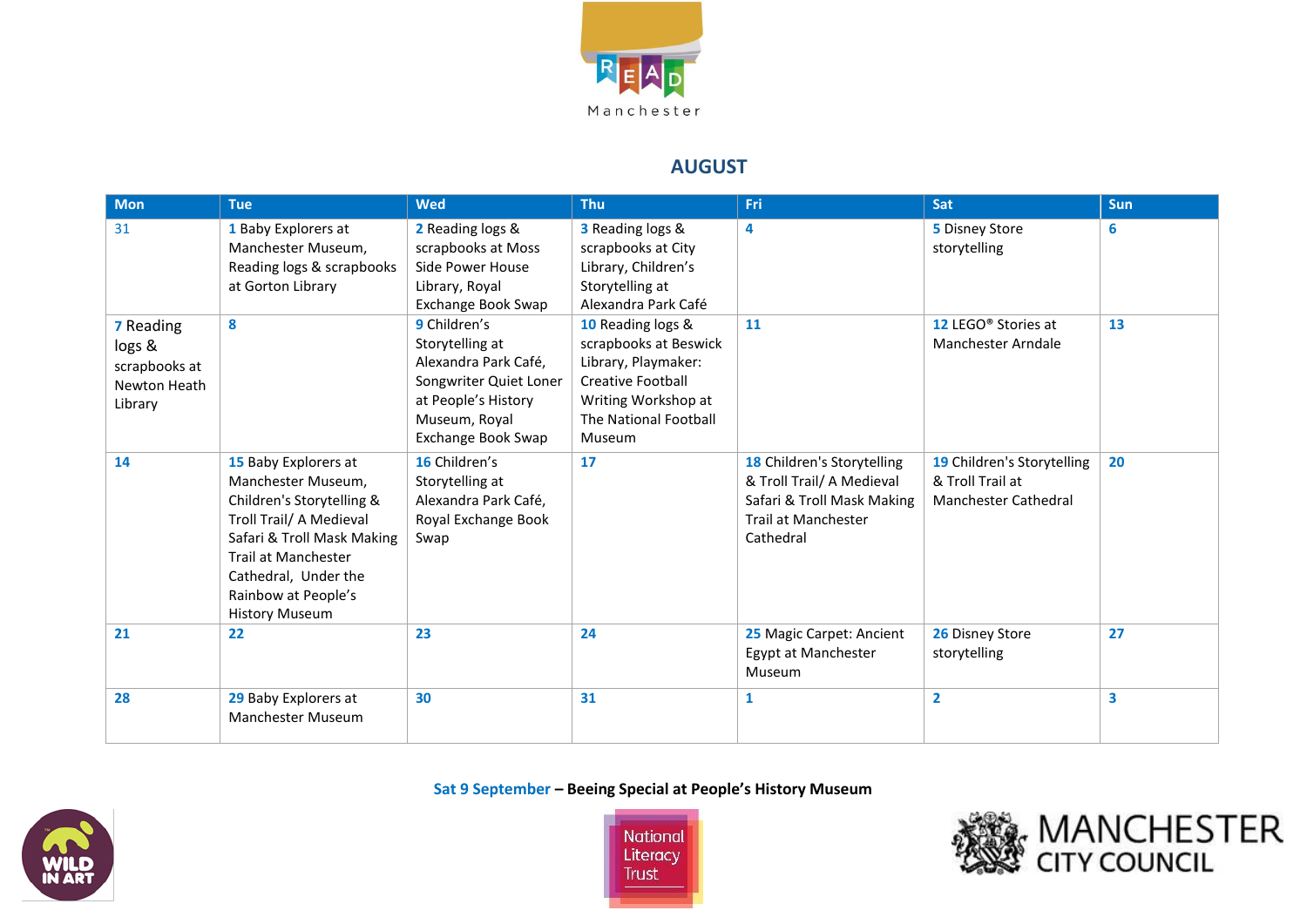

| Sat 8 July & Sun 9 July<br><b>CBBC Summer Social</b><br>$09.00 - 17.30$<br>MediaCityUK, Salford Quays,<br>Salford, M50 2BH<br>Dig out your sunglasses, shorts and selfie-stick as summer has<br>landedCBBC's Summer Social, the ultimate festival of fun, is hitting<br>Salford Quays. Join the coolest stars, play the most amazing games, have<br>face-to-face talks with your favourite Awesome Authors, and enjoy exciting<br>exclusives from all your favourite CBBC shows!<br>Free / Drop-in | Fri 7 July - Sun 3 September<br><b>Lowry Outlet's BookBench Trail</b><br>$10.00 - 18.00$<br>Daily during centre opening hours<br><b>Lowry Outlet</b><br>Enjoy a mini book-themed trail; take a<br>seat on the BookBenches and answer<br>questions to be in with a chance of<br>winning a fabulous prize! |
|----------------------------------------------------------------------------------------------------------------------------------------------------------------------------------------------------------------------------------------------------------------------------------------------------------------------------------------------------------------------------------------------------------------------------------------------------------------------------------------------------|----------------------------------------------------------------------------------------------------------------------------------------------------------------------------------------------------------------------------------------------------------------------------------------------------------|
|                                                                                                                                                                                                                                                                                                                                                                                                                                                                                                    | Free / Drop-in                                                                                                                                                                                                                                                                                           |
| Sat 8 July, Sat 5 August, Sat 26 August                                                                                                                                                                                                                                                                                                                                                                                                                                                            | Wed 5 July - 16 August (every Wednesday)                                                                                                                                                                                                                                                                 |
| <b>Disney Store</b>                                                                                                                                                                                                                                                                                                                                                                                                                                                                                | <b>Book Swap</b>                                                                                                                                                                                                                                                                                         |
| 11.00-17.00/15.00 -17.00                                                                                                                                                                                                                                                                                                                                                                                                                                                                           | $12.00 - 16.00$                                                                                                                                                                                                                                                                                          |
| <b>Manchester Arndale</b>                                                                                                                                                                                                                                                                                                                                                                                                                                                                          | <b>Royal Exchange Theatre</b>                                                                                                                                                                                                                                                                            |
| Great stories change lives - join us in-store for our magical story telling<br>event featuring The Beauty and the Beast tale.<br>Free / Drop-in                                                                                                                                                                                                                                                                                                                                                    | Take part in a book swap focusing on the plays and stories that have been<br>performed at the theatre over the past 40 years.<br>Free / Drop-in                                                                                                                                                          |





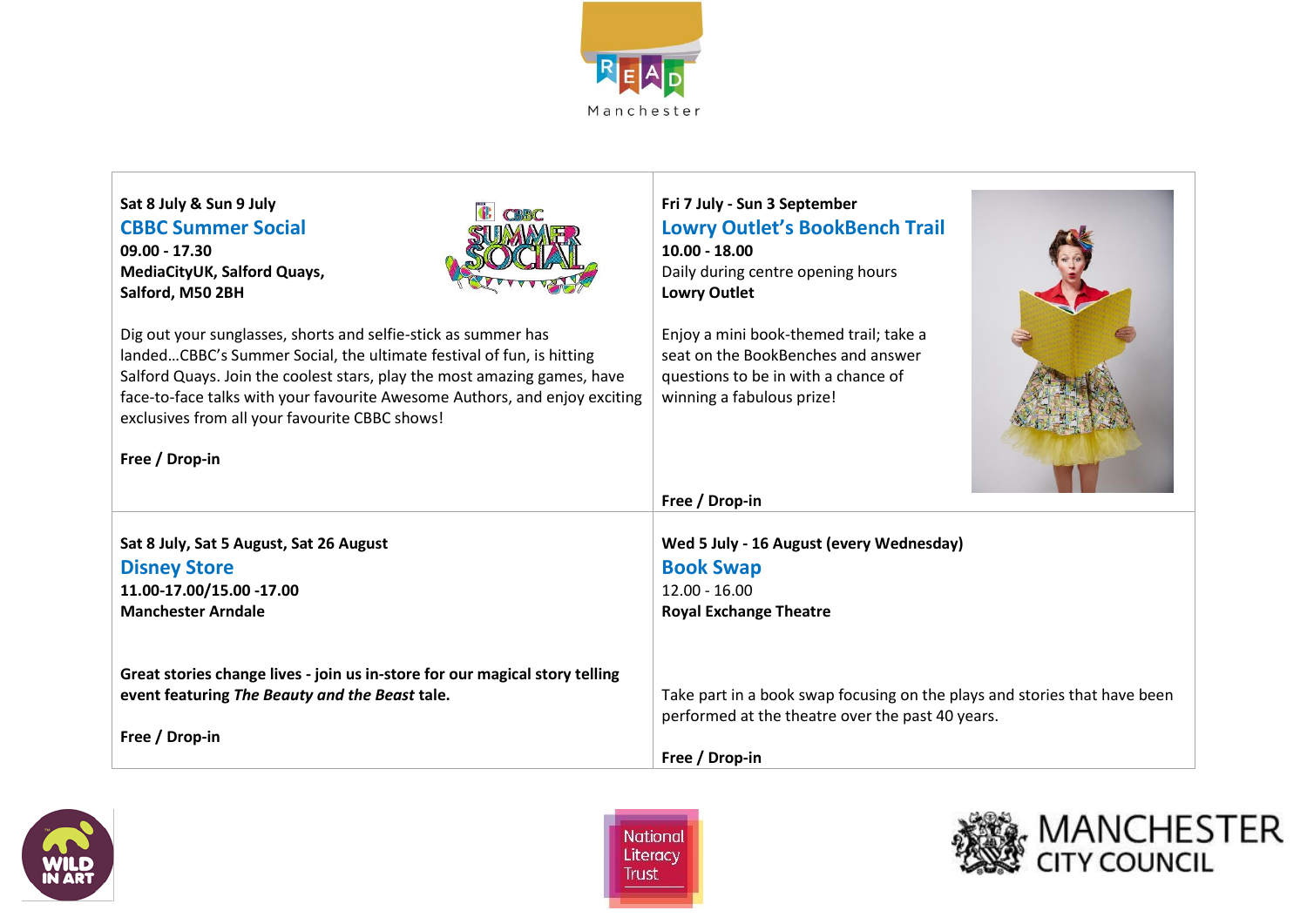

### **Sat 15 July The Little People's History Museum: Mr Ordinary's Prize** 11.00 - 12.00noon **People's History Museum**

Discover our story of Manchester's Coat of Arms. Someone has stolen Mr Ordinary's Thinking and Doing! What will he do without them? Join in the adventure as Mr Ordinary and his friends try to get them back. Fun interactive story session with puppets, song, dance and a craft activity.



Suitable for under 5s and their grown ups. Booking required. Please book through: https://www.eventbrite.co.uk/e/the-little-peoples-historymuseum-mr-ordinarys-prize-tickets-30755678061

In order to keep our events programme affordable to everyone, please make a donation. Suggested donation £3.

**Sat 15 July - Sun 10 September Book Yourself into Manchester Cathedral** 10.00 - 16.00 Mon - Sat 12.00 - 16.00 Sun **Manchester Cathedral**

This Grade I listed building is the perfect setting to while away an hour or two reading. Find a spot under the 15th Century Hanging Bridge, in the medieval Quire stalls or in Proper Tea's charming tearoom.



**Free / Drop-in**

**Free / Booking essential**





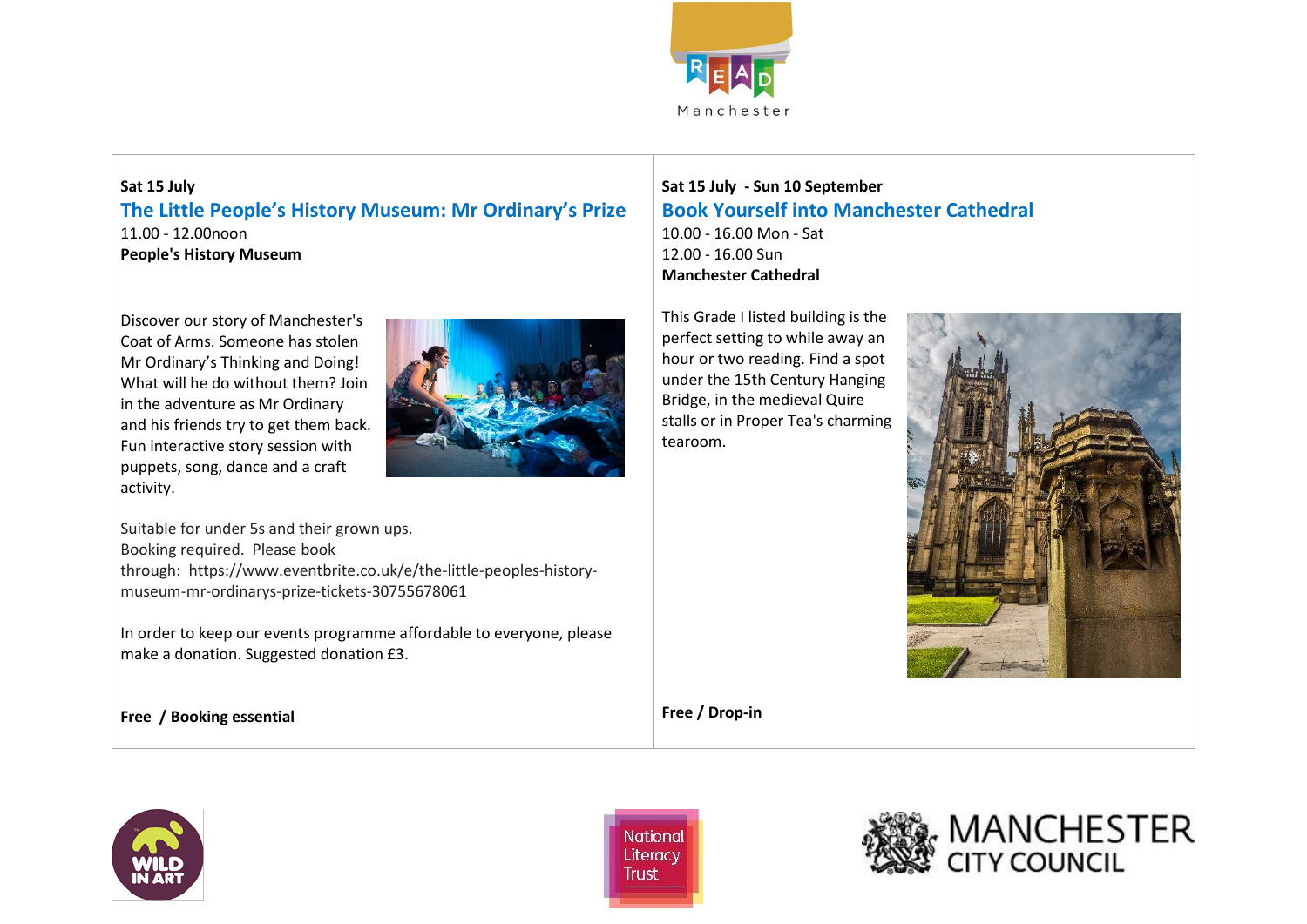

**Sat 15 July & Sat 12 August LEGO® Stories** 11.00 – 13.00 **Manchester Arndale**



Build your LEGO® story - join us in-store for storytelling and creative handson building fun with LEGO®CITY Jungle Explorers.

**Free / Drop-in**

### **Tues 18 July, Tues 1/ 15/ 29 August Baby Explorers** 10.30 - 11.15 & 11.30 - 12.15 **Manchester Museum**

An interactive story and sensory play session including music, songs, props and real objects, supported by a range of playful sensory resources for babies to explore.

**Free / Booking Essential**

## **Sat 22 July - Sun 3 September Read with a View**

Every day in the summer holidays Monday - Sunday (except Thursdays) 10:00 - 5:00 Thursdays 10:00 - 9:00 **The Whitworth**



The University of Manchester The Whitworth

See some art, play in the park and relax on a BookBench. Sit back, enjoy the view and read some books inspired by art.

**Free / Drop-in** 





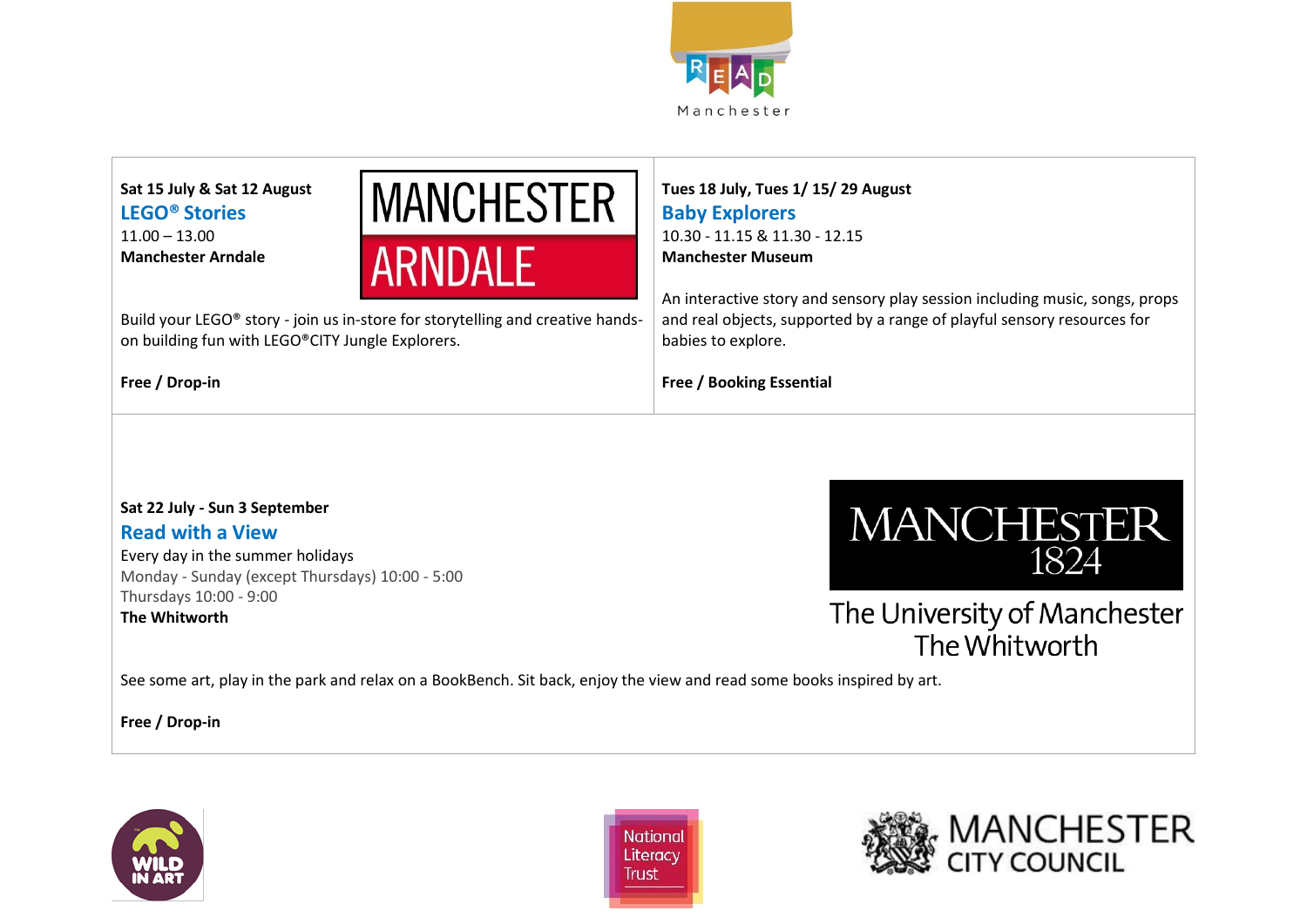

## **Fabulous and Funky Reading Logs and Scrapbooks to make and take home!**

## **Manchester Libraries**

Come and join our artists Fiona and Jo as they show us how to create arty and colourful book logs and reading scrapbooks for you to treasure forever. Using inspiration from the brilliant designs of the Read Manchester BookBench, we will incorporate photographs, collages, pull-outs and hidden pockets to keep your secrets and messages - all decorated with as much bling as we can fling!

List of libraries with BookBench events: **Monday 24 July**: North City Library 14.00 - 16.00 **Tuesday 25 July:** Longsight Library 14.00 - 16.00 **Wednesday 26 July:** Withington Library 14.00 - 16.00 **Thursday 27 July:** Chorlton Library 14:30 – 16.30 **Monday 31 July:** Wythenshawe Forum Library 14.00 - 16.00 **Tuesday 1 August:** Gorton Library 14:30 - 16:30 **Wednesday 2 August:** Moss Side Power House Library 15.30 – 17.30 **Thursday 3 August:** Central Library 14.00 - 16.00 **Monday 7 August:** Newton Heath Library 14:30 – 16.30 **Thursday 10 August:** Beswick Library 14:30 – 16.30

**Free / Drop-in**





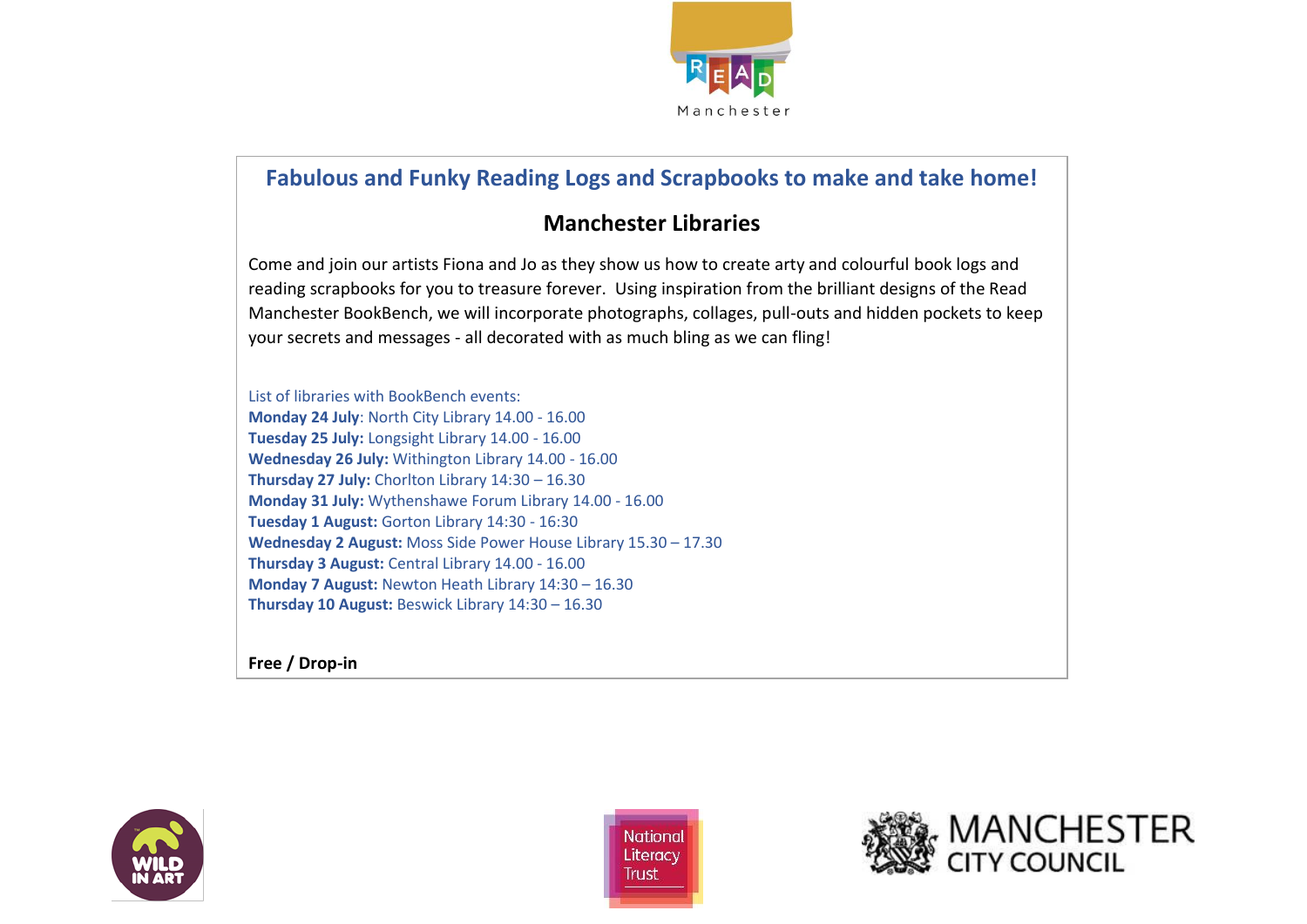

| Mon 24 - Fri 28 July<br><b>Z-arts: Pop Up Play</b><br>10.00 - 15.00 daily<br>Z-arts                                                                                                                                                                                                                                  | Mon 24 July - Fri 1 September<br><b>Summer Holiday Activities: Storyland, Summer of Stories</b><br>$11.00 - 16.00$<br><b>Manchester Museum</b>                                                                                                  |
|----------------------------------------------------------------------------------------------------------------------------------------------------------------------------------------------------------------------------------------------------------------------------------------------------------------------|-------------------------------------------------------------------------------------------------------------------------------------------------------------------------------------------------------------------------------------------------|
| This is a week-long activity and booking for Monday guarantees your place<br>for the full week. Using projected images, creative play and your<br>imagination we make new pieces of immersive performance based on<br>famous images from books we all recognise, creating new characters and<br>stories around them. | With over 4 million objects from all over the world at Manchester Museum,<br>stories surround us! Explore our storyland and delve into the story tent<br>filled with books, perform stories in our puppet theatre and play in our<br>story den. |
| Booking essential, membership required: £15 family for a year                                                                                                                                                                                                                                                        | Free / Drop-in                                                                                                                                                                                                                                  |

#### **Mon 24 July - Fri 28 July Lowry Outlet's Big Read** 11.00 - 16.00 **The Lowry Outlet**

Visit Boris the Bookworm, the guardian of the books at Lowry Outlet's Big Read. Join Boris through this fun story adventure led by Wendy Wordsworth. On the way they will meet Sidney Syllable and discover stories, tales, games and more.



**Free / Drop-in**



National Literacy **Trust** 

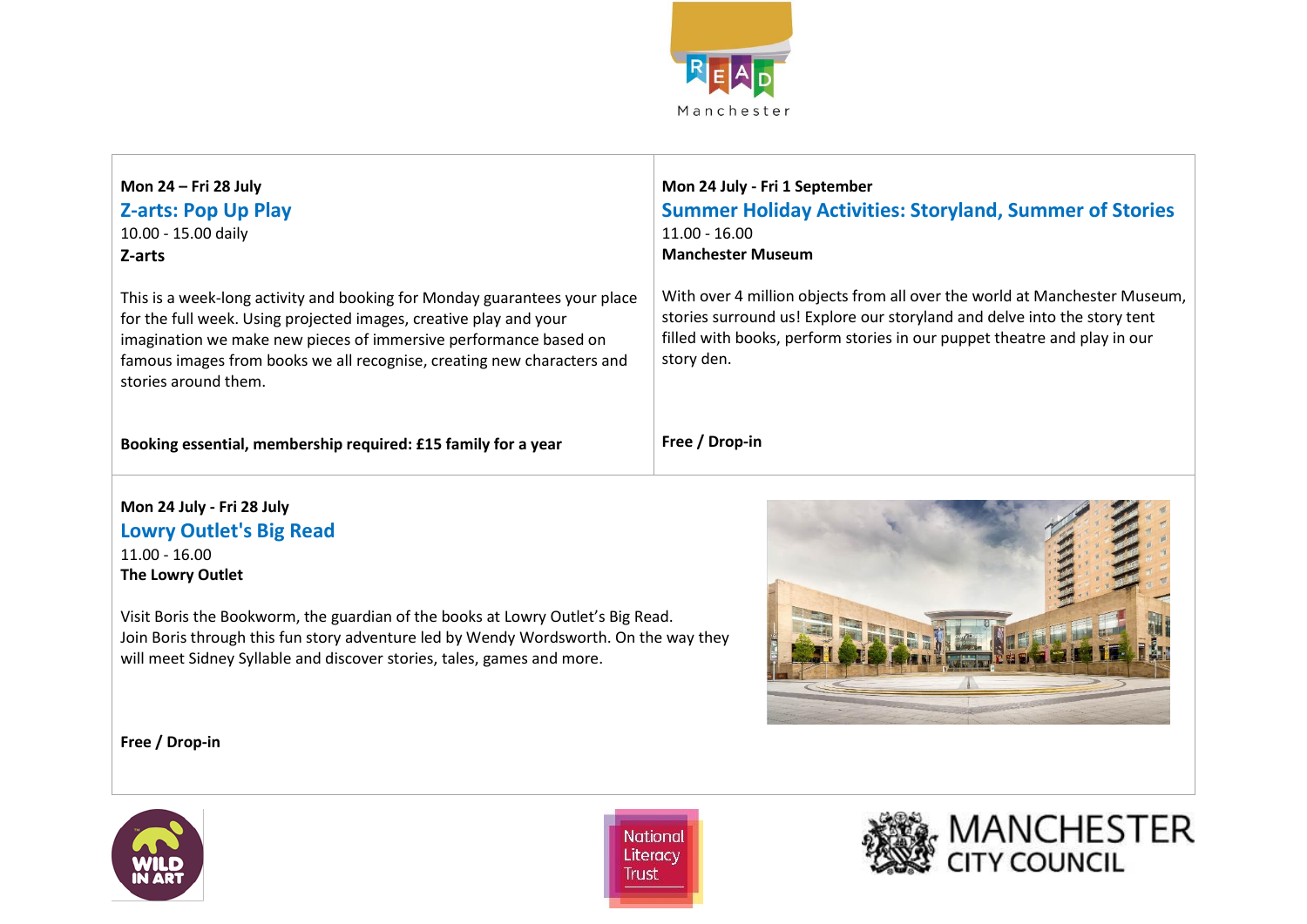

### **Fri 28 July Magic Carpet: The Porridge Pot** 10.30 - 11.30 & 11.30 - 12.30 **Manchester Museum**

Enjoy an interactive, creative, story making and activity session that has been specially devised to enable our youngest visitors to explore our collections. They include songs, active rhymes and movement and opportunities to discover and handle real museum objects.

#### **Sat 29 July & Sun 30 July Once Upon a Time** Sat 29: 11.00 - 18.00  $S$ un 30: 12 - 17.00 **Manchester Arndale**

Join a unique story telling experience that will engage both children and adults alike. Families will have the opportunity to join our Story Narrators as they are guided through the adventure of *The Gingerbread Man*.

#### **Free / Booking essential**

**Free / Drop in**

#### **Sun 30 July Film - The Wizard of Oz** 11.00 - 13.00 **HOME**



A family screening of the classic musical *The Wizard of Oz.* Follow Dorothy and her dog, Toto, down the magical yellow brick road toward Emerald City with her faithful companions, the Scarecrow, the Tin Man and the Cowardly Lion.

**Booking recommended £7 (£5 concession)**

# **Thu 3 / Wed 9 / Wed 16 August Children's Storytelling**

13.00 – 14.00 **Alexandra Park Café**

An hour-long fun storytelling session in Alexandra Park that is ideal for children of primary school age.

**Free / Drop-in**





National Literacy Trust

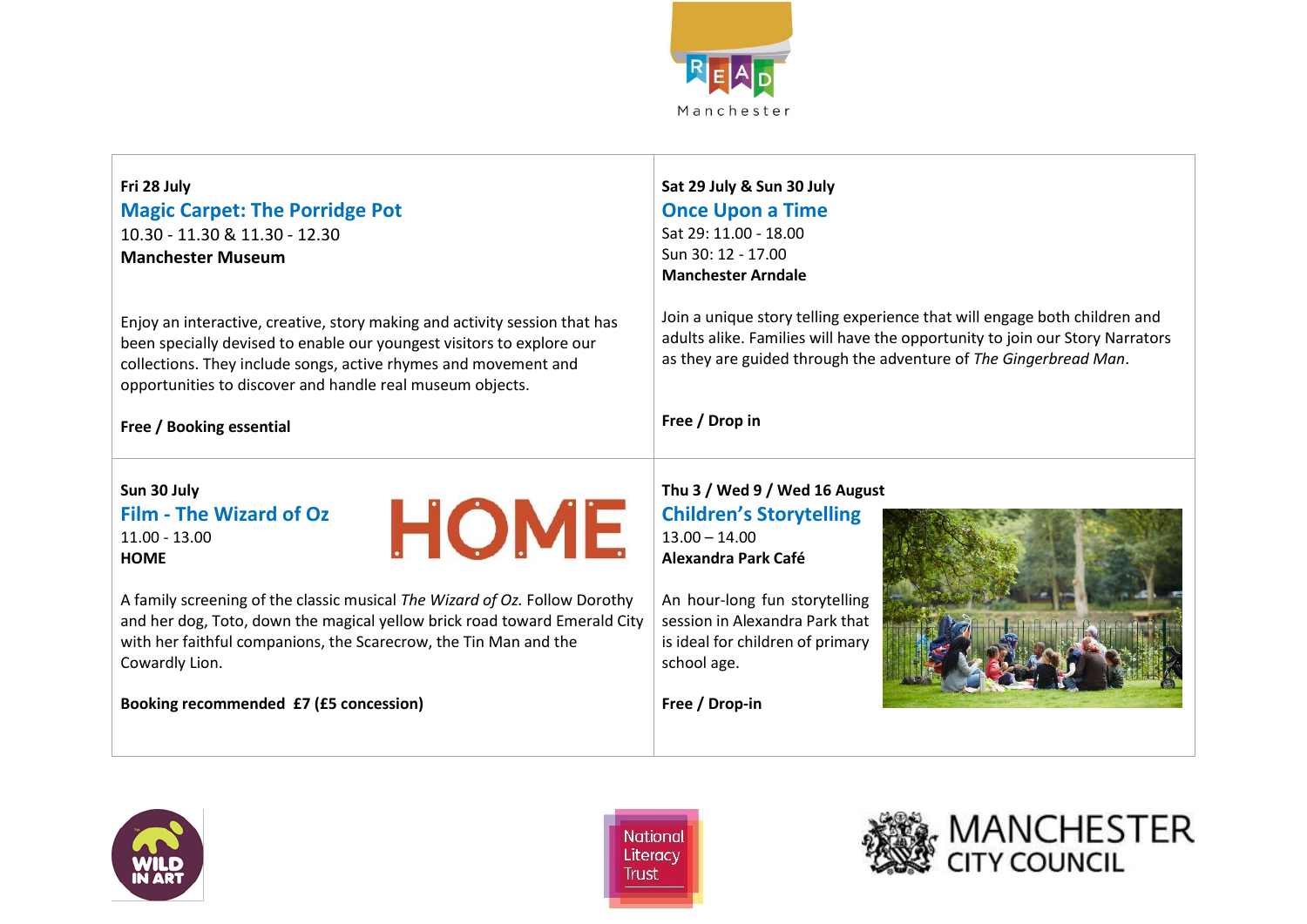

### **Wed 9 August Sing a Song with Songwriter Quiet Loner** 13.00 - 15.00 **People's History Museum**



Throughout history people have used songs to help them with their struggles. Join singer-songwriter Matt Hill (Quiet Loner) for this fun workshop about how songs can help us express ourselves. Learn about rhymes, make some noise and sing some songs!

#### **Thu 10 August Playmaker: Creative Football Writing Workshop** 11:30 - 14:30 **The National Football Museum**

Join a fun and creative football writing workshop led by Matt Oldfield, one of the men behind the *Football Heroes* series of books. Children will find out what they need to know about their footballing heroes, learn how to use words creatively, and share their accounts of spectacular, net-bursting goals. Participants will also have the chance to make their very own footballing posters to take home!

## **Free / Booking recommended**

### **Tue 15/ Fri 18/ Sat 19 August Children's Storytelling & Troll Trail** 11.00 - 12.30

**Manchester Cathedral**

The Troll of Manchester Cathedral is being rather bossy about who can cross his bridge, but who's brave enough to tell him so? Local author Alice Sargent presents her first children's book at Manchester Cathedral amid a torrent of troll-themed trappings. The beguiling story will be read by Alice to eager, young listeners under the historic 15th Century Hanging Bridge, which features in the book as the mischievous troll's home.

#### **Free / Booking recommended**

## **Free /Booking recommended**

## **Tue 15 / Fri 18 August A Medieval Safari & Troll Mask Making Trail**

14.00 - 15.30 **Manchester Cathedral**

To celebrate the release of new children's book *The Troll at Manchester Cathedral*, the author Alice Sargent will host a troll-themed arts and craft making session.

**Free / Booking recommended** 



National Literacy Trust



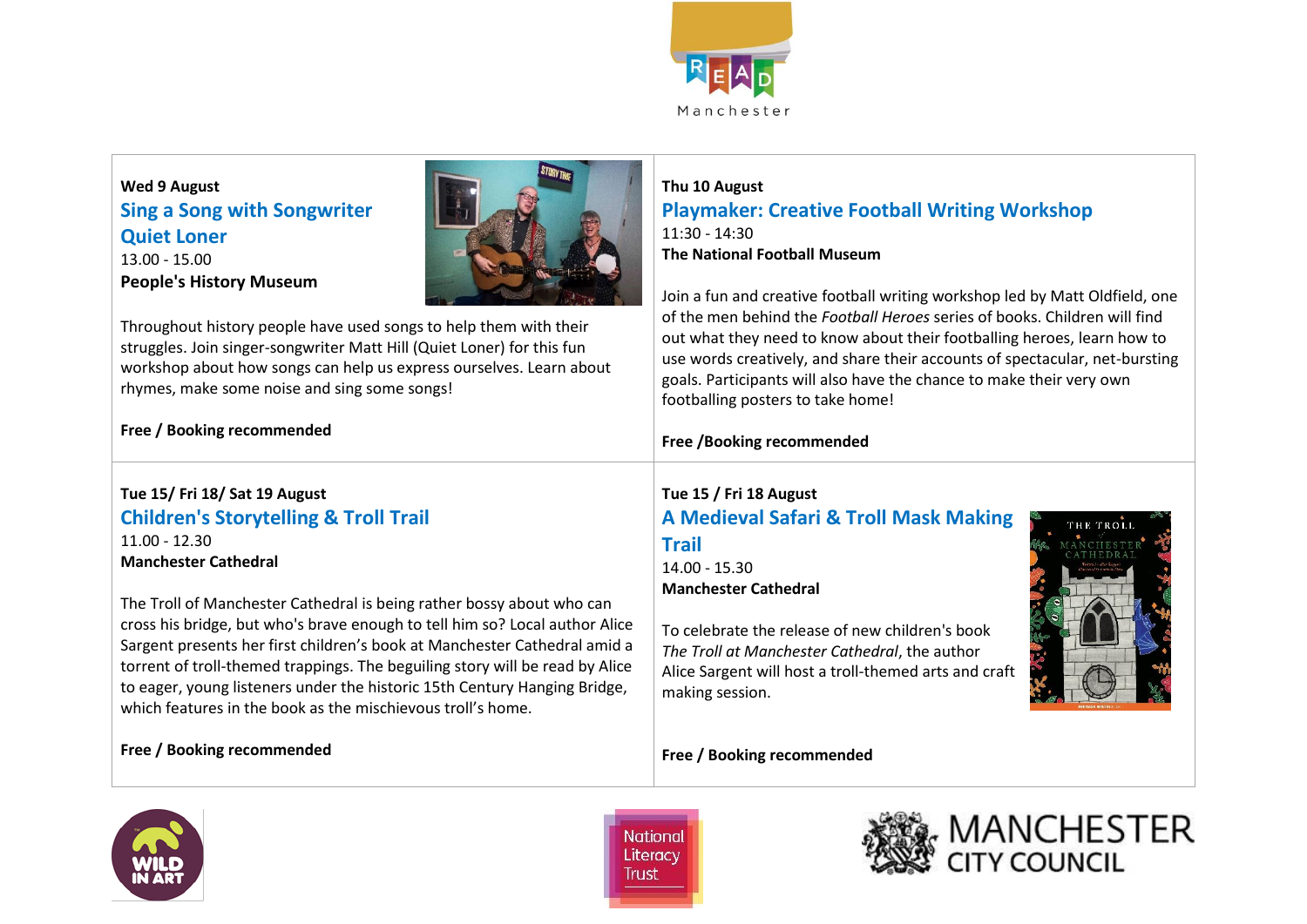

### **Tue 15 August The Little People's History Museum: Under the Rainbow** 11.00 - 12.00 **People's History Museum**

Meet Matilda, a little girl who is given a magic rainbow bag. Can you help Matilda solve clues to get to the end of the rainbow and find what she's looking for? This is a fun, interactive story session with puppets, song, dance and a craft activity. Why not tweet a photo of your finished creation to @PHMLearn.

Suitable for under 5s with grown-ups.

**Suggested donation of £3 / Booking essential**

**(**[undertherainbowaugust2017.eventbrite.co.uk\)](https://undertherainbowaugust2017.eventbrite.co.uk/)

### **Fri 25 August Magic Carpet: Ancient Egypt** 10.30 - 11.30 & 11.30 - 12.30 **Manchester Museum**

Magic Carpet is an interactive, creative, story making and activity session that forms connections to



the Museum's collections. The stories are specially devised to enable the youngest visitors to explore the museum's collections. They include songs, active rhymes and movement and opportunities to discover and handle real museum objects. They are also supported by a range of tactile resources to promote sensory play and exploration. Come along, make new friends, play and explore. **Free / Booking essential**

**Wed 30 August Storytelling with Olly Pike & Craft Activity** 12.00 - 15.00 **People's History Museum**

Come on down to listen to the wonderful Olly Pike of *Pop'n'Olly* read three fantastic stories covering the themes of LGBT and Equality. After listening to the stories get creative and make your own shadow puppets so you can recreate the stories at home!

**Free / Booking Recommended**